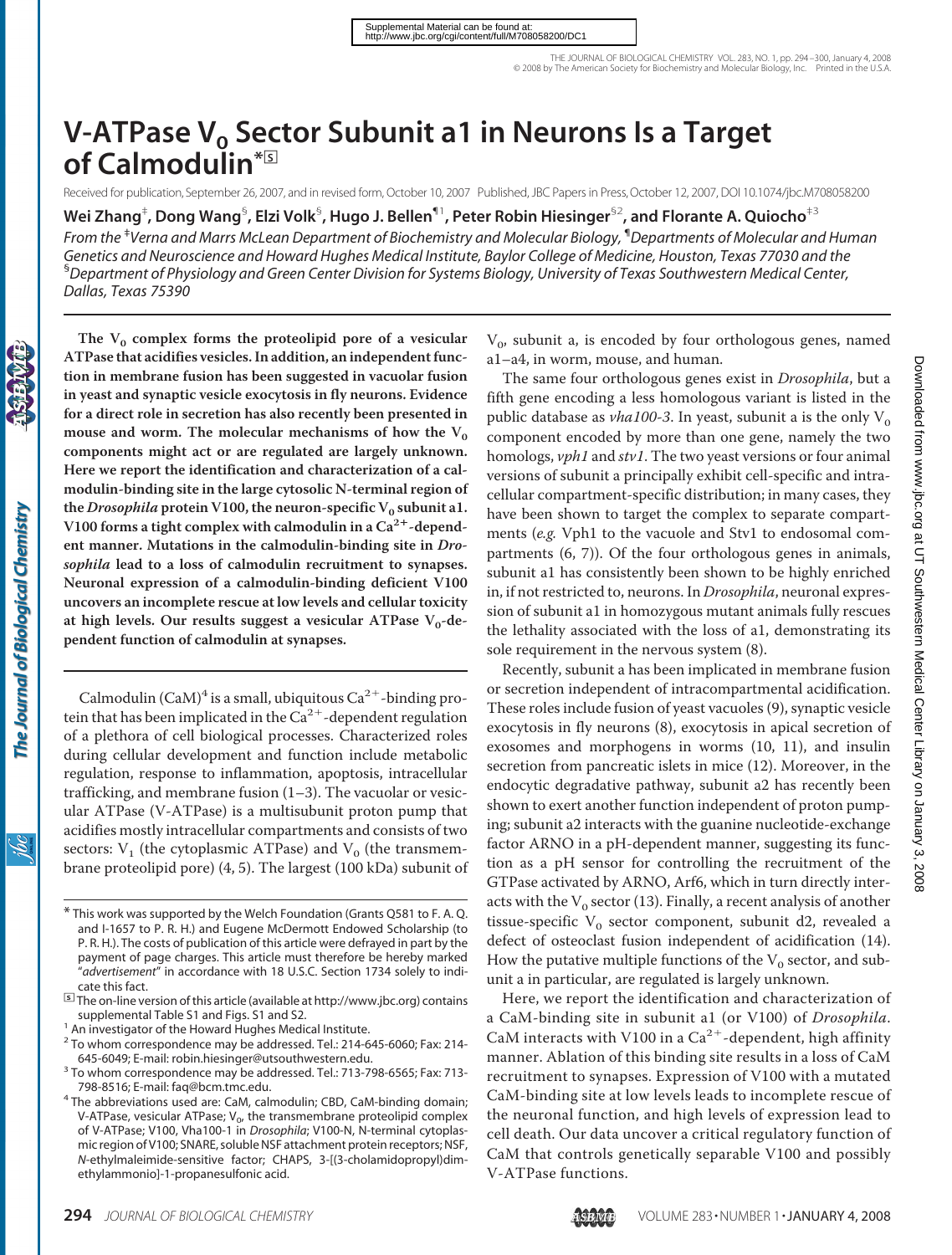#### **EXPERIMENTAL PROCEDURES**

*Cloning, Mutagenesis, and Purification of Proteins*—The DNA sequence of the 407-residue N-terminal region (V100-N) of the fly neuronal a1 was amplified by PCR, cloned into pET44 plasmid, and expressed in *Escherichia coli* BL21 (DE3). The protein was purified initially using TALON beads (Clontech). After removing the  $His<sub>6</sub>$ -Nus tag by proteolysis, the V100-N was further purified onto a gel filtration column. Recombinant CaM was purified following a published procedure (15). Mutations of V100-N were introduced using QuikChange mutagenesis kit (Stratagene) and verified by DNA sequencing.

*Pulldown and Sizing Exclusion Chromatography Assays*— His-Nus-tagged native and mutant V100-N protein (0.2 mg) anchored on TALON beads (Clontech) was used as bait. The beads were incubated with CaM (0.22 mg) in the cold room for 3 h and washed extensively with 20 mm HEPES, pH 7.5,  $0.5$  M NaCl,  $10\%$  glycerol,  $0.2\%$  CHAPS,  $5$  mM CaCl<sub>2</sub> and then subjected to SDS-PAGE for visualization. For the analytical gel filtration chromatography, the untagged wild type or mutant V100-N and CaM were mixed to a volume of 0.25 ml before loading onto a Superdex 200 HR 10/30 column (GE Healthcare).

*Fluorescence Measurements*—The peptide of the CaM-binding domain (CBD) of the fly V100  $(^{314}$ NLKNWFVKVRKI-KAIYHTLNLFNLD<sup>338</sup>) was synthesized commercially (Bio-Synthesis, Inc., Lewisville, TX). Both CaM and CBD peptide were prepared in 5 mm NaCl, 5 mm CaCl<sub>2</sub>, and 20 mm HEPES, pH 7.5. The concentration of *Drosophila* CaM and CBD peptide were determined by the 280-nm absorption using extinction coefficients of 1280 and 6970  $M^{-1}$  cm<sup>-1</sup>, respectively. For the titration, 1- or 2- $\mu$ l aliquots of 15 or 45  $\mu$ m Ca<sup>2+</sup>·CaM stock solution was added to 0.2  $\mu$ M peptide in 3-ml volume at room temperature. The change in fluorescence was recorded on the SLM8000C fluorometer by tryptophan excitation at 295 nm and the emission spectrum from 300 to 400 nm. The titration experiments were repeated three times. The titration curve, using the normalized change in fluorescence at 340 nm, was fitted into a quadratic function (below) with SigmaPlot (SPSS) for a 1:1 stoichiometry of binding.

Rainbow Transgenics, Inc. At least two independent transgene insertions per chromosome were isolated, mapped, and tested for expression in photoreceptors using GMR-Gal4 (16) and an anti-V100 polyclonal antibody (8).

*In Vivo Expression Analysis and Immunohistochemistry*— Rescue experiments by pan-neuronal or photoreceptor-specific expression of *v100* and *v100-WF* in mutant backgrounds were performed as described previously (8). Immunohistochemistry was performed on whole mount larval and adult brains according to standard protocols described in the same reference. Antibodies used are: anti-V100 (1:2000 (8)); anti-CaM (1:500; Invitrogen); anti-Chaoptin (1:100 (17)). Images were obtained with a Leica SP5 confocal microscope and visualized using Amira 4.1.1 (Mercury, Inc.).

#### **RESULTS**

*V100 Contains a Specific Site for Tight Binding of Ca2*-  $CaM-A$  critical regulatory role of CaM in V<sub>0</sub>-dependent membrane fusion has been shown only in yeast vacuolar fusion (18, 19). Reconstitution of the pore-forming  $V_0$  proteolipids into choline-loaded liposomes revealed that choline release from these liposomes is strictly  $Ca^{2+}$ ·CaM-dependent (19), resembling earlier reconstitution experiments of  $V_0$  proteolipids from neurons and acetylcholine release (20, 21). A search for the presence of a CBD in the primary sequences of all  $V_0$  sector protein components (subunits a, c, and d) of the *Drosophila* neuron V-ATPase hinted at the large N-terminal cytosolic region (V100-N) of subunit a1, suggesting that subunit a1 might be a direct target of CaM regulation. Therefore, purified recombinant V100-N was tested for its ability to bind CaM. Three different mixtures were subjected to analytical gel filtration (Fig. 1): *A*, the 46-kDa V100-N alone; *B*, a mixture of V100-N and the 16-kDa CaM with EDTA in the liquid mobile phase; and *C*, a mixture of V100-N and CaM in the identical ratio as in *B* onto the column equilibrated and eluted with a buffer containing  $Ca^{2+}$  (no EDTA). In the presence of EDTA (Fig. 1*B*), the peak fraction 1 is ascribed to V100-N because it matches exactly that of V100-N alone (Fig. 1*A*). The slower eluting peak fraction 2 represents CaM. Replacement of the EDTA by  $Ca^{2+}$  (Fig. 1*C*)

The Journal of Biological Chemistry

$$
\Delta F = F_{max} \times \frac{ \{ ([Ppt_{total}] + [CaM_{titration}] + K_d) - \sqrt{(-([Ppt_{total}] + [CaM_{titration}] + K_d))^2 - 4[Ppt_{total}] [CaM_{titration}]} \} }{2 \times [Ppt_{total}]}
$$
 (Eq. 1)

where  $K_d$  is the apparent dissociation constant for the Ca<sup>2+</sup>·CaM (CaM) binding to V100 CBD peptide (Ppt).

*Mutagenesis and Generation of V100-CaM-binding Deficient Transgenic Flies*—V100 was subjected to site-directed mutagenesis using full-length cDNA in a pOT2 vector ((Berkeley Drosophila Genome Project) clone LD21248) and the following primers: 5'-CCAAGAATCTTAAGAACGCGGCCGTCAAGGTGCGC-3 and its reverse complement. Introduction of the double mutation W318A and F319A was verified by sequencing. The resulting v100-WF cDNA was cloned into pUAST using EcoR1 and Xho1 restriction cutting sites as reported previously (8). DNA injection for the generation of transgenic flies was performed by

caused the appearance of a faster eluting peak (*peak 3*), along with the disappearance of *peak 1* shown in Fig. 1*B*. This finding indicates that *peak 3* is associated with the formation of a tight complex between V100-N and Ca<sup>2+</sup>·CaM. To provide additional evidence, SDS-PAGE and Coomassie Blue staining were performed to determine the protein compositions of the various fractions (shown in Fig. 1, *E* and *F*). *Peak 3*, shown in Fig. 1*C*, is indeed composed of V100-N and  $Ca^{2+}\cdot CaM$ , which correspond to Fig. 1*F*, the two bands of *lane 2*. *Peak 4* is unbound excess Ca<sup>2+</sup>·CaM (Fig. 1*F*, lane 3). For the gel filtration of V100-N and Ca<sup>2+</sup>·CaM in the presence of EDTA (Fig. 1*B*), the protein compositions (*panel E*) show that *peak 1* is V100-N

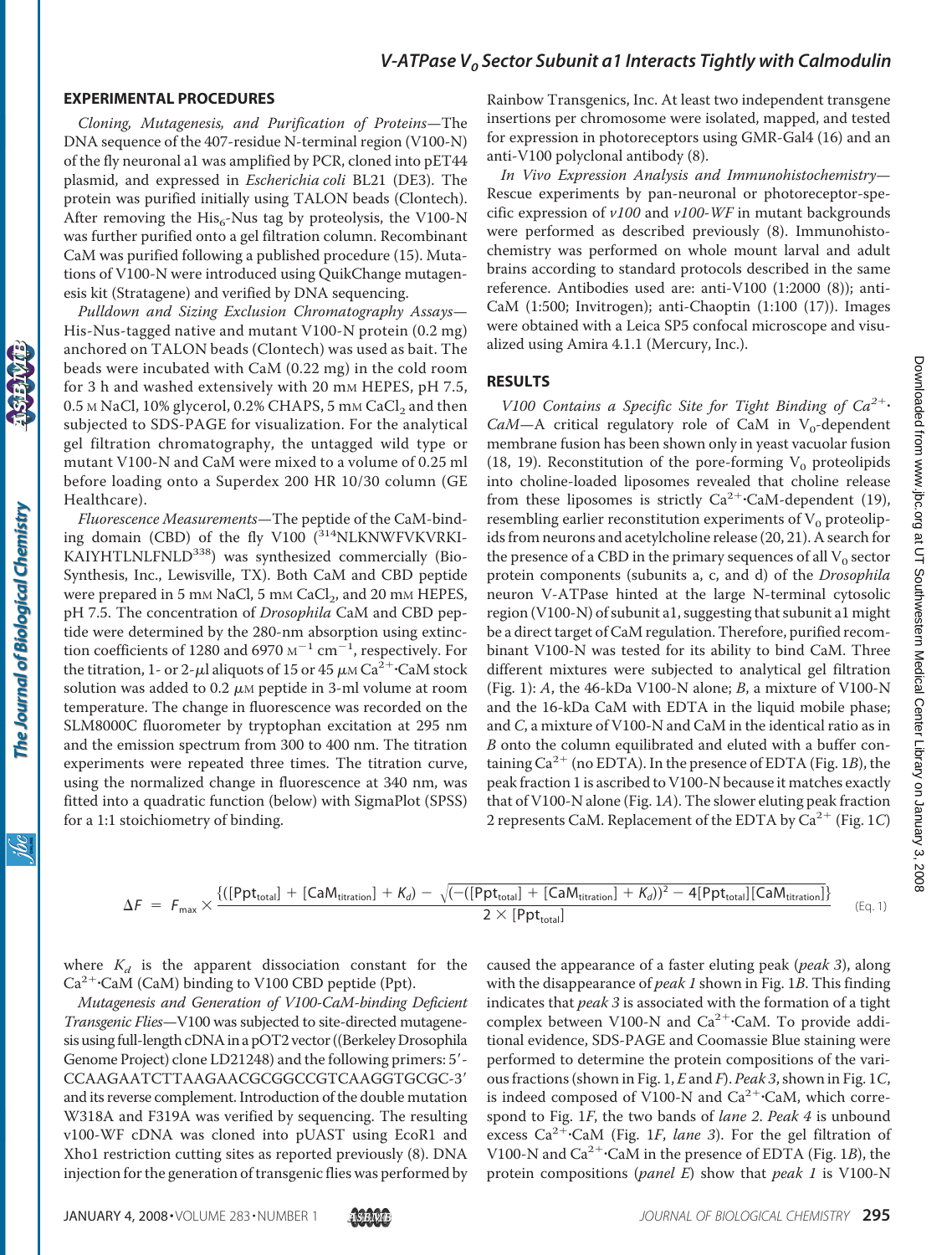

FIGURE 1. **Characterization of binding of CaM to V100-N in a Ca2-dependent manner assessed by analytical gel filtration.** *Left row* shows the following chromatograms: *A*, V100-N (0.06 mM); *B*, V100-N (0.06 mM) and CaM (0.15 mM) eluted with a buffer containing 2 mM EDTA; *C*, V100-N and CaM (same molar ratio as in *B*) with the mobile phase containing 5 mm  $Ca^{2+}$ ; *D*, identical to *C*, but with V100-N F319A mutant. In *B*, *C*, and *D* chromatograms, the molar ratio of V100-N to CaM is 1:2.5 with identical volume (0.25 ml) of each protein mixture loaded onto the column. *Right row* (*E* and *F*) shows the results of the SDS-PAGE and Coomassie Blue staining of the different fractions from the gel filtrations. The fractions were concentrated to roughly the same volume. *p1–p4* correspond to the different elution peaks identified in the gel filtrations (*B* and *C* profiles). *E*, *lane 1*, protein markers; *lane 2*, a mixture of Ca2-CaM and V100-N before loading; *lane 3*, peak 1; *lane 4*, first fraction from the peak of peak 2; *lane 5*, second fraction from the descending slope of peak 2. *F*, *lane 1*, protein markers; *lane 2*, peak 3; *lane 3*, peak 4.

(*lane 3*), and *peak 2* is a mixture of mostly  $Ca^{2+}$ ·CaM and some V100-N (*lane 4*) due to the inability to resolve overlapping *peaks 1*and *2*. Because of the formation of the V100-N-Ca2-CaM complex (Fig. 1*F*, *peak 3*), the V100-N associated with *peak 1* could no longer be detected (Fig.1*B*, *cf. lanes 3* and *4*). We conclude from the gel filtration results that the N-terminal cytosolic region of V100 forms a tight complex with CaM in a calcium-dependent manner and therefore must contain a specific CBD.

CBDs of target proteins are generally small, contiguous amino acid sequences of about 14–26 amino acids in length, containing a number of important hydrophobic and basic residues and having the propensity to form an amphiphilic  $\alpha$  helix (22, 23). A key feature of most of these domains is the presence of two large hydrophobic residues that are located at position 1 close to the amino end and position 10 or 14 near the C-terminal end (24). Each pair (1–10 or 1–14) of hydrophobic residues serves as anchors to dock the helical peptide in the hydrophobic pockets of the two globular lobes of  $Ca^{2+}$ ·CaM, often in a manner in which the N- and C-terminal hydrophobic residues bind to the pockets in the C- and N-terminal lobes, respectively, of  $Ca^{2+}$ ·CaM (25, 26). The middle portion of the long central helix linking the two lobes is capable of uncoiling into loops of varying sizes for optimal positioning of the pair of hydrophobic residues to the lobes (25–27). In searching the presence of

CBDs in the entire primary sequence of the fly V100 using an online search program (28), only two segments, located in the V100-N region, were identified to be potential CBDs: Segment 1, 245FII**F**FQGDQLKTRVKK**I**CEGFRATLYP271, and Segment 2, 314NLKNW**F**VKVRKIKA**I**YHT**L**NLFNLD338. Bold and underlined aromatic/large aliphatic residues represent either 1–10 or 1–14 pairs of hydrophobic residues.

Segment 1 has the 1–14 (Phe-248 and Ile-259) type pair of anchor hydrophobic residues, but secondary structure prediction suggests that only a portion of the segment (252–265) may assume an  $\alpha$  helical configuration. Segment 2, which is predicted to be entirely  $\alpha$  helical, contains an unusual combination of both 1–10 (Phe-319–Ile-328) and 1–14 (Phe-319–Ile-332) hydrophobic motifs. To identify which of the two segments is the CBD, single or double mutations of the potentially important hydrophobic residues in either segment, especially those confined to the N termini, were introduced in V100-N. The effects of the mutations on binding of  $Ca^{2+}$ ·CaM were first evaluated by pulldown assays, with the mutated  $His<sub>6</sub>$ -tagged V100-N bound to nickel beads serving as the bait (supplemental Table [S1\)](http://www.jbc.org/cgi/content/full//DC1). The single mutation F248A or F249A and double mutations F248A and I261A in Segment 1 had no effect on Ca<sup>2+</sup>·CaM binding. However, mutations of either Trp-318 or Phe-319 in Segment 2 abrogated  $Ca^{2+}$ ·CaM binding. The effects of the double mutations in Segment 2 (F319A+I328 and F319+L332) could not be tested because the mutations resulted in insoluble V100-N proteins. Based on these preliminary results, we further examined the effects of the mutations using analytical gel filtration as described above, and the results are consistent with the pulldown assays (supplemental Table [S1](http://www.jbc.org/cgi/content/full//DC1) and Fig. [S1\)](http://www.jbc.org/cgi/content/full//DC1). For example (Fig. 1*D*), the gel filtration profile of the mixture of V100-N with the F319A mutation in Segment 2 and Ca<sup>2+</sup>·CaM is virtually identical to that shown in Fig. 1B, which portrays no complex formation between wild type V100-N and CaM in the presence of EDTA. Taken together, our binding studies and mutagenesis experiments indicate the existence of a CBD in V100, which is confined to Segment 2.

To simplify the study of the CaM interactions, synthetic peptides comprising the CBDs are normally used instead of the large intact target enzymes or proteins. This system is in most cases an excellent mimic for the interaction of CaM with the whole target proteins. For example, the  $K_d$  values, many in the nM range, of the complexes of  $\text{Ca}^{\text{2+}}$  CaM with intact targets and with their corresponding CBD peptides are very similar (22, 29). To provide further evidence that Segment 2 is a *bona fide* CBD, we determined the binding affinity of a synthetic peptide of the segment (residues 314–338) using intrinsic fluorescence measurements. Because CaM is devoid of a tryptophan residue, we surmised that the tryptophan fluorescence of Trp-318 of the peptide (emission maximum at 340 nm) could be exploited to follow the peptide binding to  $Ca^{2+}$ ·CaM. The addition of Ca<sup>2+</sup>·CaM to the peptide did cause an  $\sim$ 50% increase in fluorescence intensity and an  $\sim$ 10-nm blue shift (Fig. 2*A*), consistent with a hydrophobic interaction between the tryptophan and CaM. Importantly, these spectral changes do not occur in the presence of EDTA. Titration experiments showed that the intensity at the maximum emission wavelength reached a plateau when about 1 molar eq. of  $Ca^{2+}$ ·CaM was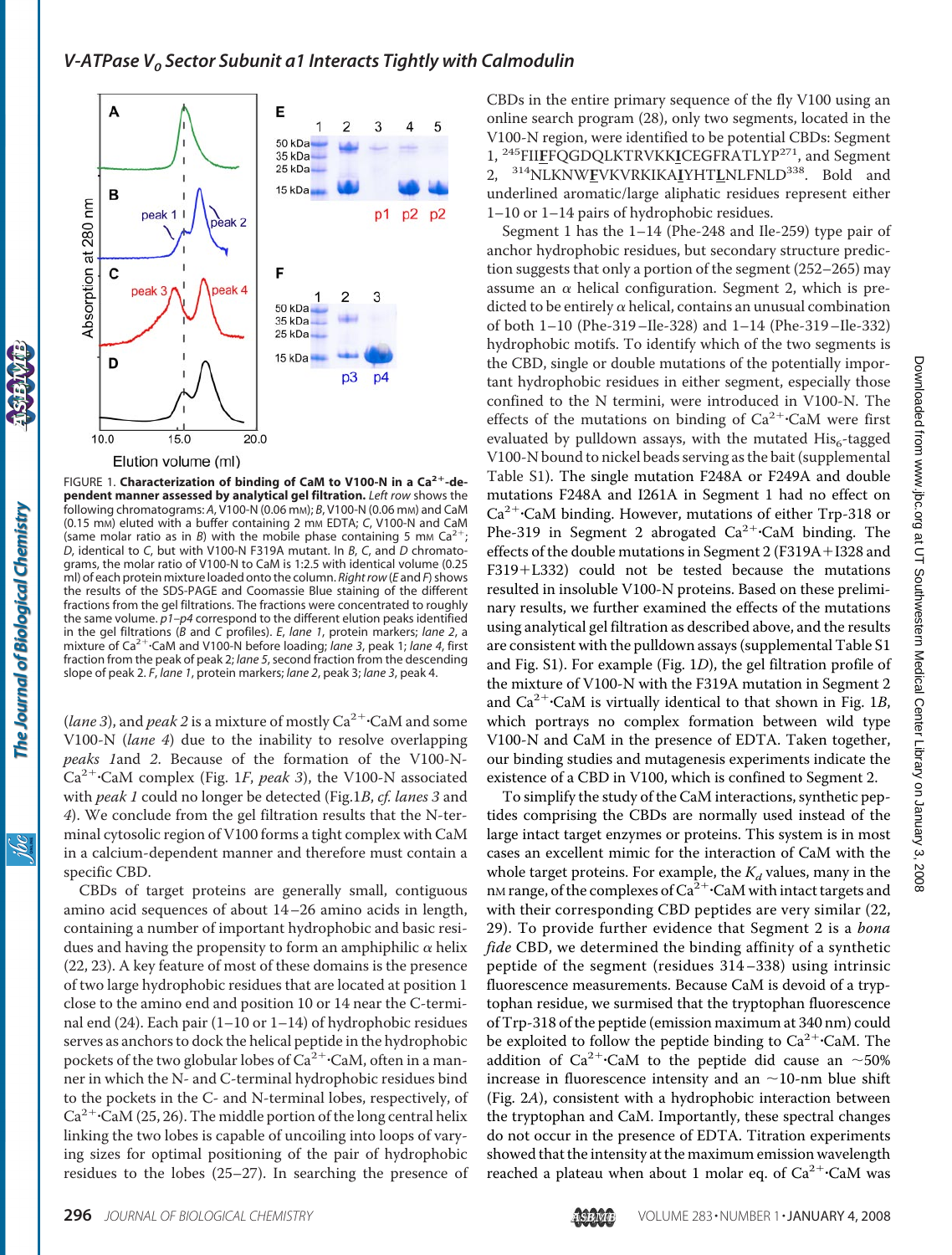

FIGURE 2. **Binding of CaM to V100 CBD peptide assessed by Trp fluorescence.** A, fluorescence emission spectra of CaM (0.3  $\mu$ m, *triangle*) and the CBD peptide (<sup>314</sup>NWFVKVRKIKAIYHTLNLFNLD<sup>338</sup>) of segment 2 (named Ppt) (0.3 μ.*M, diamond*) and their complex in the presence of 5 mm Ca<sup>2+</sup> (*circle*) or 10 mm EDTA (*square*). The spectra were obtained in 5 mM NaCl and 20 mM HEPES, pH 7.5 (see "Experimental Procedures"). The fluorescence emission was measured from 300 to 400 nm with the excitation wavelength set at 295 nm. B, fluorescence titration of  $Ca^{2+}$ ·CaM to V100 CBD peptide. The titration curve, using the normalized change in fluorescence at 340 nm, was fitted as described in "Experimental Procedures." The fitting correlation coefficient (*R*2 ) is 0.98.

added to the peptide solution (Fig. 2*B*). Fitting of the titration curve yielded a  $K_d$  of 21.5  $\pm$  3.6 nm, a value indicative of a CBD with very tight affinity for  $Ca^{2+}$ ·CaM.

In summary, our biochemical data demonstrate that Segment 2 is a  $Ca^{2+}$ -dependent, high affinity CBD in V100. Comparison of the orthologous regions in other subunit a1 genes reveals a high conservation of the CBD (Fig. 3*A*). In contrast, all a2–a4 variants across species have a less conserved putative CBD (Fig. 3*B*). Whether these weaker a2–a4 CBD-homologous regions are capable of binding CaM remains to be tested for each individual case. The strong a1-specific conservation of the CBD tested here suggests that  $Ca^{2+}$ ·CaM regulation is employed for specific subunit a1 function, most likely having critical regulatory function in the nervous system.

*CaM Is a Critical Regulator of V100 in Drosophila Neurons*— In *Drosophila*, the  $V_0$  subunit a1 V100 is required for synaptic vesicle exocytosis independent of vesicle acidification (8). We therefore wondered whether CaM regulation is required for

| А                    |                                                                      | Accession       |
|----------------------|----------------------------------------------------------------------|-----------------|
| $Fly - a1$           | 314 NLKNWFVKVRKIKAIY HTLN NP 733270                                  |                 |
| Human-al             | 289 NIRVWFIKVRKMKAIY HTLN                                            | <b>EAW60831</b> |
| Mouse-al             | 289 NIRVWFIKVRKMKAIY HTLN                                            | AAF59918        |
| Worm-Unc32           | 309 NVRMWLTKVRKIKSIY HTLN                                            | AAG41437        |
| в                    |                                                                      |                 |
| $\overline{F}$ ly-al | 314 NLKNWFVKVRKIKAIYHTLN                                             | NP 733270       |
| $Fly - a2$           | 289 NLPSWSIMVKKMKAIYHTLN                                             | NP 732337       |
| $Fly - a3$           | 308 DLFIIRVNLRKALKVYDLMN                                             | NP 725837       |
| $Fly - a4$           | 299 QLPTWSAMVKKMKGIYHTLN                                             | NP 650720       |
| $Fly - a5$           | 293 HLPRWSIMVRKMKAIYHILN                                             | NP 609515       |
| Human-al             | 289 NIRVWFIKVRKMKAIYHTLN                                             | <b>EAW60831</b> |
| Human-a2             | 294 SVYSRVIQVKKMKAIYHML <mark>N</mark>                               | AAH68531        |
| Human-a3             | 288 L <mark>LP</mark> PGQ <mark>VQVHKMKAVY</mark> LA <mark>LN</mark> | <b>AAH18133</b> |
| Human-a4             | 291 NWHSWLIKVOKMKAVYHILN                                             | AAI09306        |
| Mouse-al             | 289 NIRVWFIKVRKMKAIYHTLN                                             | AAF59918        |
| Mouse-a2             | 294 SVCSRVVQVRKMKAIYHMLN                                             | AAF59921        |
| Mouse-a3             | 289 L <mark>LPPWQVQIHKMKAVYLTLN</mark>                               | AAF59922        |
| Mouse-a4             | 291 NWH <mark>SWVIKVQKMKAVYHVLN</mark>                               | AAH46979        |
| Worm-Unc32           | 309 NVRMWLTKVRKIKSIYHTLN                                             | AAG41437        |
| Worm-Vha5            | 292 NHHQWLKQVRMIKTVFHMLN                                             | NP501399        |
| Worm-Vha6            | 300 NLRKWGIMLLKLKSIFHTLN                                             | NP496436        |
| Worm-Vha7            | 358 EIPIWLKNIQIQKSVFAVMN                                             | NP502419        |
| Yeast-Vph1           | 305 ELDSWFQDVTREKAIFEILN                                             | CAA99494        |
| Yeast-Stv1           | 353 QLPVWSAMTKREKYVYTTLN                                             | CAA89764        |
|                      |                                                                      |                 |

FIGURE 3.**Alignment of the amino acid sequences of the CBD segments in the V-ATPase V<sub>o</sub> subunit a in fly, human, mouse, worm, and yeast.** The alignment is based on the alignment of the entire sequences of the various homologues. Residues in *green* background are invariant; *yellow* background, identical residues; *cyan*, similar residues. *A*, alignment of CBDs of only the a1 orthologs. *B*, alignment of the different subunit a orthologs. Sequence comparison of the fly subunit a homologues shows significantly high sequence identity among a1, a2, a4, and a5 ( 50%), whereas a3 shares only 36% identity. Thus, there are only four major homologues (a1, a2, a4, and a5) in fly, which corresponds to the usual four orthologs present in other mammalian species. Worm Unc32, Vha5, Vha6, and Vha7 correspond to subunits a1, a2, a3, and a4, respectively. The yeast Vph1 segment is similar to those of subunit a1s largely due to the presence of the 1–10 and 1–14 pairs of hydrophobic residues, as well as Trp preceding the residue at position 1. However, the unusual presence of several acidic residues sets Vph1 apart from the other subunit a segments.

V100 function *in vivo*. To test this possibility, we mutated two key residues of the CaM-binding site, Trp-318 and Phe-319, to alanine and generated transgenic flies for tissue-specific expression of  $v100^{WF}$ . Neuronal expression (using the neuronspecific elav-Gal4 driver and UAS wild type *v100* (30)) in homozygous mutants is sufficient to rescue viability to adulthood in flies (8). In contrast, expression of *v100WF* is not sufficient to rescue mutant animals to adulthood. However, in contrast to the mutants, embryos with neuronal *v100WF* expression hatch as L1 larvae and exhibit contraction waves and movement. The larvae are progressively sluggish and die within 2–3 days. Interestingly, we found a dosage-dependent effect of  $v100^{WF}$  expression; high levels of neuronal  $v100^{WF}$  in mutant and importantly also wild type backgrounds lead to increased lethality, suggesting a dominant negative effect. To investigate whether this effect is cell-autonomous, we performed analogous rescue experiments in photoreceptors, which are not required for the viability of the organism. Surprisingly, photoreceptor-specific expression of *v100WF* causes cell lethality in a dosage-dependent manner (Fig. 4, *D–F*). In contrast, neither overexpression of wild type *v100* nor the complete loss of *v100* in photoreceptors causes obvious developmental defects (Fig.4, *B* and *C*). Hence, *v100WF* does not act as a classical dominant negative but exerts a neomorphic toxic function. These results

ibc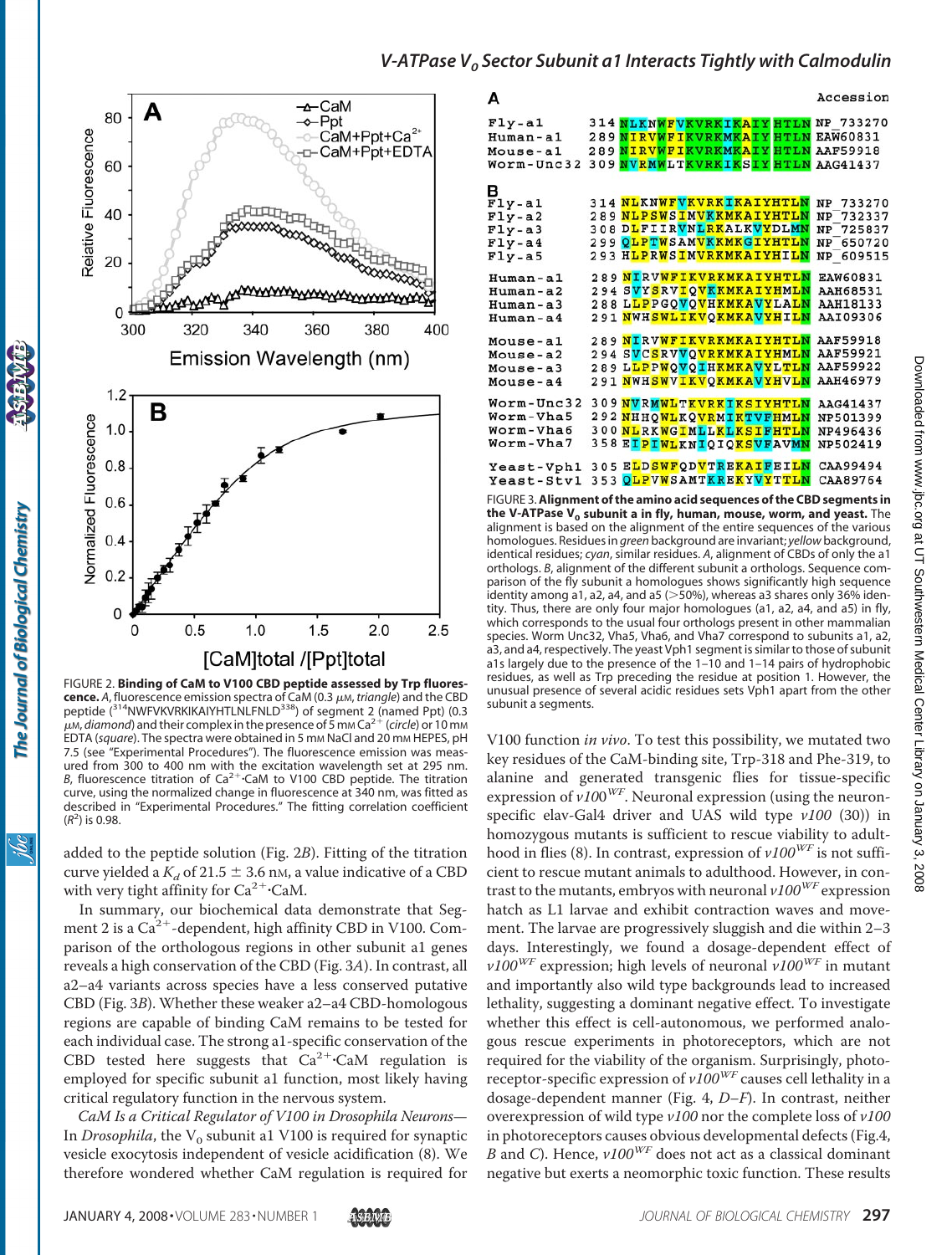

FIGURE 4. **Expression of calmodulin-binding deficient V100 exhibits dosage-dependent cellular toxicity in** *Drosophila* **photoreceptors.** *A*–*C*, pictures of a fly eye for control, loss, and gain of V100. All are morphologically normal. *D*–*F*, in contrast, overexpression of V100-WF causes mild developmental defects when expressed at low levels (by raising flies at 18 °C) and loss of photoreceptor neurons at high levels (27 °C). At the same high temperature, wild type v100 does not affect eye morphology (*F*). All effects were verified for three independent insertions of UAS-v100 and UAS-V100-WF.

suggest that interference with CaM binding releases V100 from a critical CaM-dependent regulation.

*CaM-binding Deficient V100 Correctly Localizes to Synapses* but Fails to Recruit CaM-If expressions of V100 and V100<sup>WF</sup> have different activities because of altered CaM binding, this difference could be reflected in mislocalized V100, CaM, or both. We therefore investigated CaM and V100 localization when V100 or V100<sup>WF</sup> are expressed in *v100* mutant photoreceptors, a replacement that fully rescues when wild type V100 is expressed. Both V100 and V100<sup>WF</sup> exhibit very similar expression profiles with strong enrichment of the protein in synaptic terminals (Fig. 5, *A* and *B*, *red*; *arrows*). Hence, the V100WF is correctly made and intracellularly sorted. Importantly, these data further indicate that CaM binding is not required for the correct localization of V100. CaM is predominantly and ubiquitously found in the cell bodies (Fig. 5, *A* and *B*, *cb*). However, as shown in Fig. 5, *C* and *D*, a weaker, punctate CaM labeling is also apparent in high resolution confocal scans of photoreceptor synapses. Importantly, this CaM labeling (*green*) is strongly enriched only in *v100* mutant synaptic terminals rescued with wild type V100 expression (Fig. 5, C and E) but not V100<sup>WF</sup> expression (Fig. 5, *D* and *F*). These data indicate that V100 can recruit CaM to the synapse but that this recruitment is abolished when V100 lacks its CaM-binding site. In contrast, we found no obvious mislocalization of CaM in the cell bodies or axons of developing photoreceptors (supplemental Fig. [S2\)](http://www.jbc.org/cgi/content/full//DC1), suggesting that recruitment of CaM occurs specifically at syn-



FIGURE 5. The CaM-binding domain in V100 is not required for V100 local**ization, but CaM is recruited to synapses.** Shown are adult optic lobes from whole mount brain dissection showing photoreceptor projections in the brain. Photoreceptors are rendered mutant using the ey35FLP system and replaced with wild type (*A*, *C*, and *E*) or mutant (*B*, *D*, and *F*) V100. *Blue*, Chaoptin (24B10, a photoreceptor-specific marker); *red*, anti-V100; *green*, anti-CaM. *A* and *B*, in the optic lobes, V100 staining reveals the overexpressed V100 as well as V100-WF protein strongly enriched in synaptic layers (*arrows*), whereas Chaoptin (*blue*) primarily marks the axons. CaM is mostly detected in neuronal cell bodies (*cb*). *C–F*, high resolution lamina cross-section (*upper arrows* in *A* and *B*). V100 labels individual synaptic photoreceptor terminals. Only synaptic terminals enriched for wild type V100, but not V100-WF, exhibit increased levels of CaM at synapses (*arrows*).

apses. Taken together, our *in vivo* data indicate that CaM critically regulates V100 in neurons and that CaM binding is not required for the correct localization of V100 but for the recruitment of CaM to synapses.

#### **DISCUSSION**

We have identified a high affinity CBD that is specific to the neuronal variant of the V-ATPase V<sub>0</sub> subunit a1 (V100) in *Drosophila*. Disruption of this CBD impairs recruitment of CaM to synapses as well as the V100 function required for viability. High levels of CBD-defective V100 reveal cellular toxicity, a phenomenon that is not associated with loss or gain of wild type *v100*. Our data therefore indicate that V100 is critically regulated by CaM in neuronal system.

There are important differences between yeast homotypic vacuolar fusion and tightly regulated exocytosis at synapses, especially with respect to speed (31, 32). Nevertheless, intriguingly, it has been shown previously that  $Ca^{2+}$ ·CaM regulates yeast vacuolar fusion by binding tightly to the 16-kDa proteo-

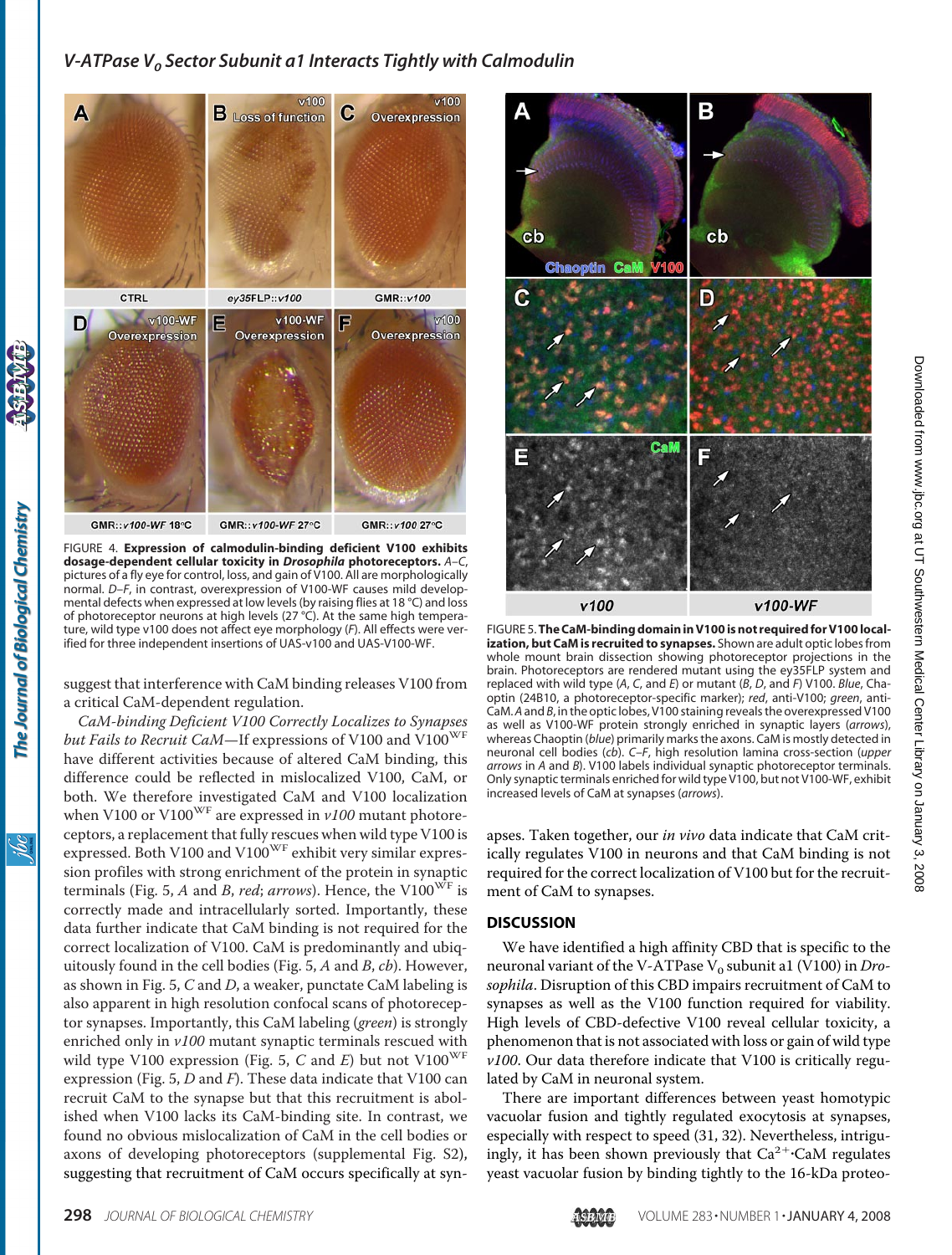lipid  $V_0$  subunit c, Vma3, which forms a hexameric channel (19). A problem with this model is that the primary sequence of subunit c does not contain a CaM-binding segment that is even remotely similar to that found in several  $V_0$  subunit a proteins or in many other enzymes and structural proteins that bind tightly and are regulated by  $\text{Ca}^{2+}\text{\cdot}\text{CaM}$  (29). Moreover, the subunit c has been predicted to fold into four transmembrane helices connected by loops, which are presumably exposed but too short to allow the formation of helical segments for any CaM binding. Indeed, the crystal structure of a ring containing 10 proteolipid subunits of a bacterial V-type  $Na^+$ -ATPase (Protein Data Bank code 2BL2) does show that the two loops of a subunit connecting two pairs of helices and lying on the cytoplasmic side are composed of no more than four residues (33). On the other hand, the yeast subunit a homolog Vph1, which has been shown to be involved in vacuolar fusion downstream of trans-SNARE docking (9, 18, 19), has a CBD, largely on account of the presence of the 1–10 (Phe-310–Ile-319) or 1–14 (Phe-310–Ile-323) pairing of hydrophobic residues (Fig. 3*B*). Thus, if  $Ca^{2+}$ ·CaM is involved in yeast vacuolar fusion, its target may indeed be Vph1.

Like the *Drosophila* subunit a1 studied here, the worm ortholog, Unc32, exhibits both a highly conserved CBD (Fig. 3*B*) and predominantly neuronal expression (34). The apical secretion of exosomes that is mediated by Vha5, another worm subunit a homolog (10), may also be regulated by  $\text{Ca}^{2+}\text{\textcdot{CaM}}$ . In contrast, the absence of the hydrophobic residue at position 1, as well as the preceding tryptophan, in the putative CBD of the human a2 suggests little or no involvement of  $Ca^{2+}$ ·CaM. Mouse a3 similarly lacks the large hydrophobic residue at position 1 but has the preceding tryptophan.The fact that the neuronal type CBD is not a universal feature of "subunit a" proteins suggests that only a subset of V-ATPases (or  $V_0$  sectors) is regulated by  $Ca<sup>2+</sup> CaM.$  It further suggests that the general function of V-ATPase as a proton pump may not require Ca<sup>2+</sup>·CaM.

The Journal of Biological Chemistry

CaM regulation of V100 may represent regulation of only subunit a, the V-ATPase  $V_0$  sector, or the complete V-ATPase. Does CaM binding separate a function in membrane fusion from a function in proton pumping? Evidences from yeast and *Drosophila* support this idea. First, Vph1, but not Stv1 (which lacks CBD), is required for yeast vacuolar fusion independent of intracompartmental acidification (9). Second, the *Drosophila* subunit a1 V100 (which has the highly conserved a1-type CBD) is required for synaptic vesicle exocytosis independent of vesicle acidification (8). In the case of the *C. elegans* subunit a2, Vha-5, it is unclear at this point whether it is regulated by Ca<sup>2+</sup>·CaM. However, Vha-5 is required for two genetically separable functions, one most consistent with secretion and the other most consistent with acidification (10, 11). Similarly, subunit a3 in mouse has also been implicated in a secretory defect independent of acidification (12). Taken together with a recent mouse knock-out of the  $V_0$  subunit d2, which resulted in a cell fusion defect of osteoclasts independent of acidification (14), evidence is mounting for a secretory function of the V-ATPase  $V_0$  sector. However, whether only one function of  $V<sub>0</sub>$  is selectively regulated by CaM binding, and if so which, or whether CaM exerts different functions depending on the

context a particular V-ATPase is employed in, remains to be determined.

Importantly, neither loss nor gain of *v100* in *Drosophila* neurons causes cell lethality. In contrast, V100WF is toxic for the cell in a dosage-dependent manner. Taken together with the failure of  $V100^{WF}$  to recruit CaM to synapses, the neomorphic toxicity may be caused either by the mislocalization of CaM or by the mutant V100 protein itself. As complete loss of *v100* (and thus assumedly a corresponding loss of V100-dependent CaM recruitment to the synapse) does not cause cellular toxicity, we conclude that at least this phenotype cannot be caused by a V100-independent function of CaM. The V100<sup>WF</sup> protein itself may be partially misfolded; however, the mutant and wild type proteins exhibit identical localization and no obvious aggregation when expressed in photoreceptors (*cf*. Fig. 5 and supplemental Fig. [S2\)](http://www.jbc.org/cgi/content/full//DC1). These data indicate that the mutant protein is stable and intracellularly sorted like the wild type protein. We can envision two scenarios as to how  $v100^{WF}$  expression might lead to cell lethality; both are based on the idea that interference with CaM binding releases V100 from normally tight Ca<sup>2+</sup>·CaMdependent regulation. In the first model, overexpression of  $v100^{WF}$  leads to more promiscuous engagement in V-ATPase  $V_0$  complexes that are normally serviced by subunit a2–a4 and required for cell viability. Removal of V-ATPase activity by loss of at least one  $V_1$  subunit (vha55) indeed causes cell lethality in photoreceptors<sup>5</sup>. In the second model, release of V100 from  $\text{Ca}^{2+}\text{\cdot}\text{CaM}$  regulation allows V100 to function similarly to overexpression of the t-SNARE *syntaxin* (35). In photoreceptors, both V100<sup>WF</sup> as well as syntaxin exert dosage-dependent toxicity when overexpressed (8). In view of this, the neomorphic toxicity of *v100WF* would be caused by an "overactive" protein due to lack of CaM-constrained regulation (35). We cannot distinguish between these possibilities currently, as the molecular mechanisms of both syntaxin and V100<sup>WF</sup> overexpression require further investigation.

In conclusion, our studies have shown that CaM not only binds tightly to the  $V_0$  sector subunit a1 in a calcium-dependent manner, but also critically regulates V100 in neurons. The initial work presented here paves the way for further*in vitro* and *in vivo* investigations to deepen our understanding of the biological roles of the interaction between CaM and  $V_0$ .

*Acknowledgments—We thank Jing He and Robert L. Welschhans in the F. A. Q. laboratory and Victor Galanis in the P. R. H laboratory for technical assistance. We greatly appreciate the gifts of plasmid of the Drosophila CaM and anti-CaM antibody from Dr. Kathleen M. Beckingham (Rice University).*

#### **REFERENCES**

- 1. Chin, D., and Means, A. R. (2000) *Trends Cell Biol.* **10,** 322–328
- 2. Saimi, Y., and Kung, C. (2002) *Annu. Rev. Physiol.* **64,** 289–311
- 3. Steinhardt, R. A., and Alderton, J. M. (1982) *Nature* **295,** 154–155
- 4. Nelson, N., and Harvey, W. R. (1999) *Physiol. Rev.* **79,** 361–385
- 5. Nishi, T., and Forgac, M. (2002) *Nat. Rev. Mol. Cell Biol.* **3,** 94–103
- 6. Manolson, M., Wu, B., Proteau, D., Taillon, B., Roberts, B., Hoyt, M., and Jones, E. (1994) *J. Biol. Chem.* **269,** 14064–14074

<sup>5</sup> P. Robin Hiesinger, unpublished data.